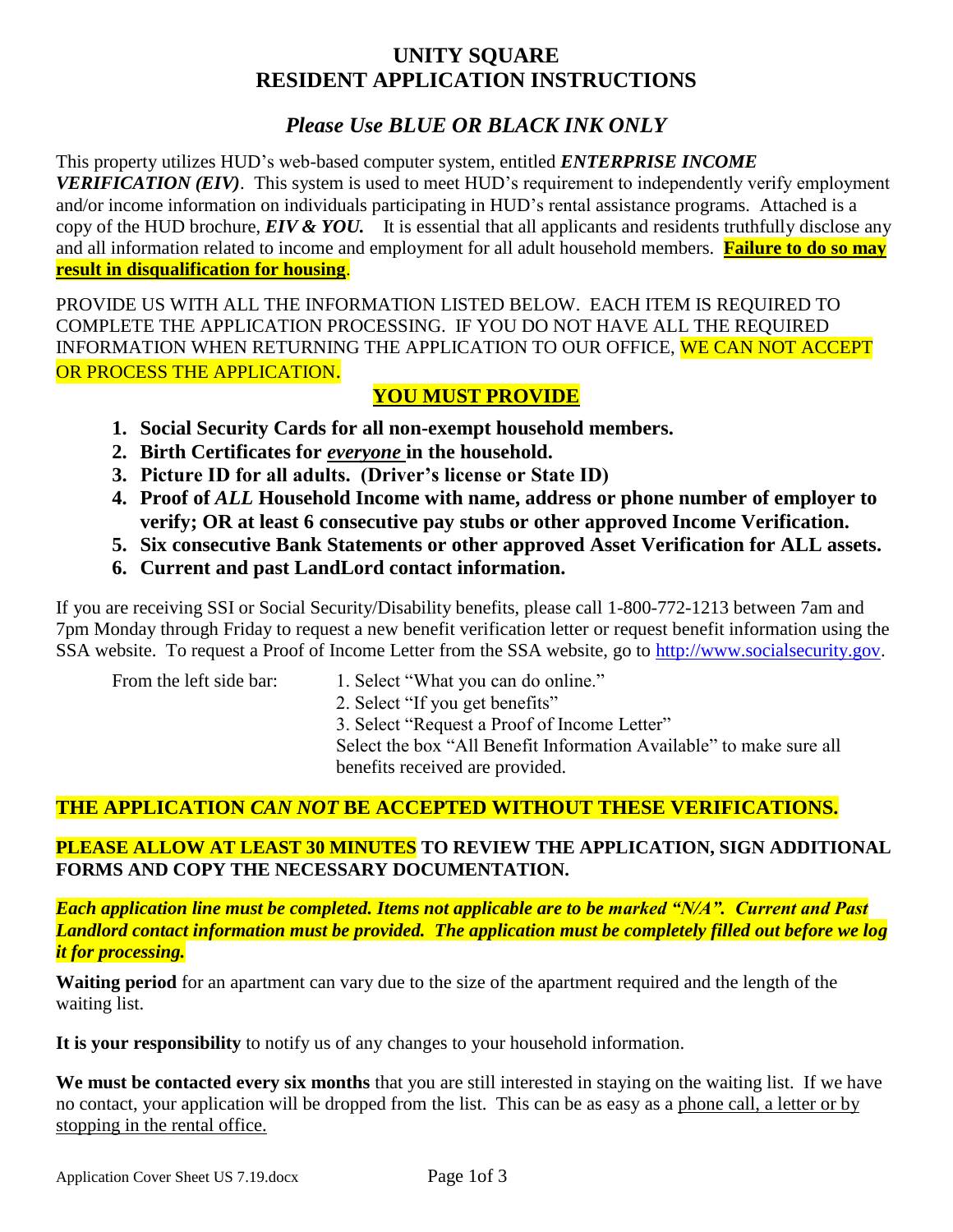#### **UNITY SQUARE**

#### *APPLICATION ASSISTANCE AND INFORMATION SHEET*

IF YOU ARE HANDICAPPED OR DISABLED, OR HAVE DIFFICULTY COMPLETING THIS APPLICATION, PLEASE ADVISE US OF YOUR NEEDS WHEN YOU RECEIVE THE APPLICATION OR CALL US TO SCHEDULE ASSISTANCE.

OUR PHONE NUMBER IS (606) 329-2187. OFFICE HOURS ARE 8AM TO 5PM, MONDAY THROUGH FRIDAY.

THE HEARING IMPAIRED USING A TDD DEVICE MAY REACH OUR TDD RELAY SERVICE BY DIALING 711 WITHIN THE STATE OF KENTUCKY, DURING THE SAME OFFICE HOURS.

#### APPROPRIATE ASSISTANCE WILL BE PROVIDED IN A CONFIDENTIAL MANNER.

This property is managed by Cardinal Management, Ltd. All Cardinal Management, Ltd. properties are fully committed to Equal Housing Opportunity. As a provider of multi-family rental housing, we will not discriminate in any activity relating to applicants or the rental of dwelling units or in the provision of services or facilities on the basis of race, color, religion, creed, national origin, sex, age, familial status, disability, sexual orientation or gender identity. In addition, we have a legal obligation to provide "reasonable accommodations" to applicants if they or any family members have a disability or handicap.

Compliance actions may include reasonable accommodations. A reasonable accommodation is a change in policy or procedure, to accommodate an applicant or resident with disabilities, or an alteration to the physical characteristics of a dwelling unit or common areas to allow any member of an applicant or resident family accessibility which does not constitute either undue financial or administrative burdens, or a fundamental alteration of the housing program.

The housing provider is not required to provide individually-prescribed or personal items such as hearing aids, eyeglasses, wheelchair, service animals, reading machines, telecommunications equipment in the resident's unit, or a personal reader or interpreter.

#### The Applicant Screening Policy:

All applicants for assisted housing will be screened according to the criteria set forth below. These criteria, which are based on those set forth in the HUD Regulations, relate to the individual behavior of each applicant household:

- 1. Past performance in meeting financial obligations, especially rent;
- 2. A record of disturbance of neighbors, destruction of property, or living or housekeeping habits at prior residences which may adversely affect the health, safety or welfare of other residents, or cause damage to the unit or development;
- 3. Involvement in criminal activity on the part of any applicant family member which would adversely affect the health, safety or welfare of other residents;
- 4. A record of eviction from housing or termination from residential programs;
- 5. An applicant's ability and willingness to comply with the terms of the Property's lease;
- 6. An applicant's misrepresentation of any information related to eligibility, award of PRIORITY for admission, allowances, family composition or rent.

For a complete discussion on the methods by which every applicant's performance relating to each of these criteria and how they will be checked, please refer to the property's TENANT SELECTION PLAN. A complete copy of the TENANT SELECTION PLAN is available from the property, upon request.

#### General Principles of Screening:

The Property will be the final judge of what constitutes adequate and credible documentation. If staff have doubts about the honesty or reliability of information received, they may pursue alternative methods, such as home visits, etc., until they are satisfied that their documentation is the best available. This is because landlords have a relationship with applicants that is more similar to that which a management agent has with its residents than do other housing providers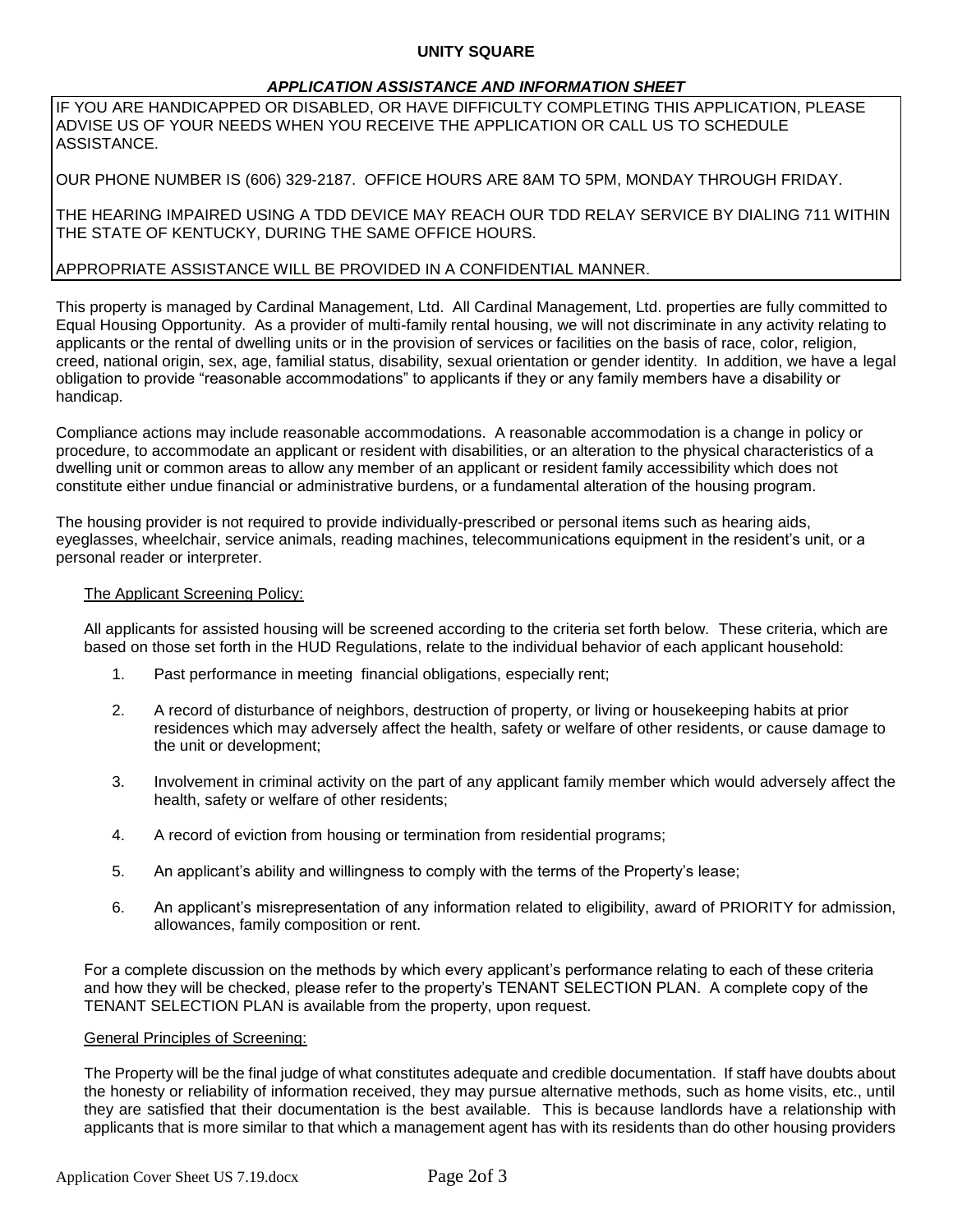such as friends, relatives, shelters or institutions. Also, landlords are more likely to use leases that are comparable to assisted housing leases than are other housing providers.

Screening staff should be prepared to explain to landlords and other housing providers what the obligations of assisted housing tenancy entail, to help these verification sources provide informed references about applicant's future ability to comply with lease requirements.

#### Processing the Screening Verification Forms:

Before executing screening verification forms, Property staff will check their former resident files to determine whether the applicant has previously lived at or been evicted from any Agent owned Property. They can also order a check of court records to determine whether the applicant has been evicted from other housing during the same period.

Once the appropriate verification form releases have been executed, the Property should mail out the forms. Telephone verifications may be employed to reduce processing time if the applicant provides accurate telephone information. Each applicant is required to sign *Landlord Verification Forms* to authorize release of the requested information.

- 1. If the landlord or housing provider verifications are not returned in a timely manner, the Property staff will attempt to contact the landlords or housing providers by telephone to encourage their cooperation.
- 2. When telephone verification is employed, Property staff should ask the questions from the appropriate verification form, should write the name of the individual interviewed, the date of the call, the exact responses to the questions, and should sign the form.

#### INSTRUCTIONS FOR COMPLETION OF APPLICATION TO RENTAL HOUSING FOR HEAD OF HOUSEHOLD

- PLEASE ANSWER ALL QUESTIONS TRUTHFULLY. WE WILL VERIFY YOUR ANSWERS. ANY MISREPRESENTATION OF INFORMATION RELATED TO ELIGIBILITY, PRIORITY FOR ADMISSION, ALLOWANCES, RENT, FAMILY COMPOSITION, OR PRIOR TENANT HISTORY IS GROUNDS FOR REJECTION.
- ANSWERING QUESTIONS PERTAINING TO HANDICAP OR DISABILITY ARE OPTIONAL. HOWEVER, WITHOUT THIS INFORMATION WE MAY NOT BE ABLE TO (1) DETERMINE YOUR ELIGIBILITY OR NEED FOR SPECIAL HOUSING FEATURES; OR (2) CALCULATE YOUR RENT CORRECTLY. FAMILIES WITH HANDICAPPED OR DISABLED MEMBERS MAY BE ENTITLED TO CERTAIN DEDUCTIONS FROM INCOME THAT EFFECT RENT.

IF YOU ANSWER THESE QUESTIONS WE WILL NEED TO VERIFY THAT YOU OR A FAMILY MEMBER IS HANDICAPPED OR DISABLED. WE DO NOT NEED TO KNOW THE NATURE, EXTENT, OR CURRENT CONDITION OF THE HANDICAP OR DISABILITY. WE WILL NEED TO KNOW THAT YOU MEET THE FEDERAL DEFINITIONS THAT APPLY TO THESE TERMS AND THAT YOU CAN ABIDE BY THE TERMS OF OUR LEASE.

- INFORMATION YOU PROVIDE ON HANDICAP OR DISABILITY STATUS WILL BE TREATED AS CONFIDENTIAL BY MANAGEMENT. IN ACCORDANCE WITH PROGRAM REGULATIONS, INFORMATION MAY BE RELEASED TO APPROPRIATE FEDERAL, STATE OR LOCAL AGENCIES.
	- 1. Complete all sections. Do not leave any section blank, even those which do not apply to you. For instance, if a section asks for a drivers license and you do not have a drivers license, you may enter "none" or "N/A" (not applicable).
	- 2. As head of household, you will complete this application form. Each additional adult who will live in the apartment must sign this application, and the consent to the release of information forms, necessary to qualify the eligibility of the household.
	- 3. It is important that all information on this form and all other required forms be complete and correct. False, incomplete, or misleading information will cause your household's application to be rejected.
	- 4. As long as your application is on file with us, it is your responsibility to contact us whenever your address, telephone number, income situation, or family size changes.
	- 5. After we accept your application, we will make a preliminary determination of eligibility. If your household appears to be eligible for housing, your application will be further processed and if determined eligible, later placed on a waiting list. This does not guarantee that your household will be offered an apartment. If after complete processing, it is established that your household is not actually eligible or not actually qualified for housing, your application will be rejected. We will process your application according to our standard procedures.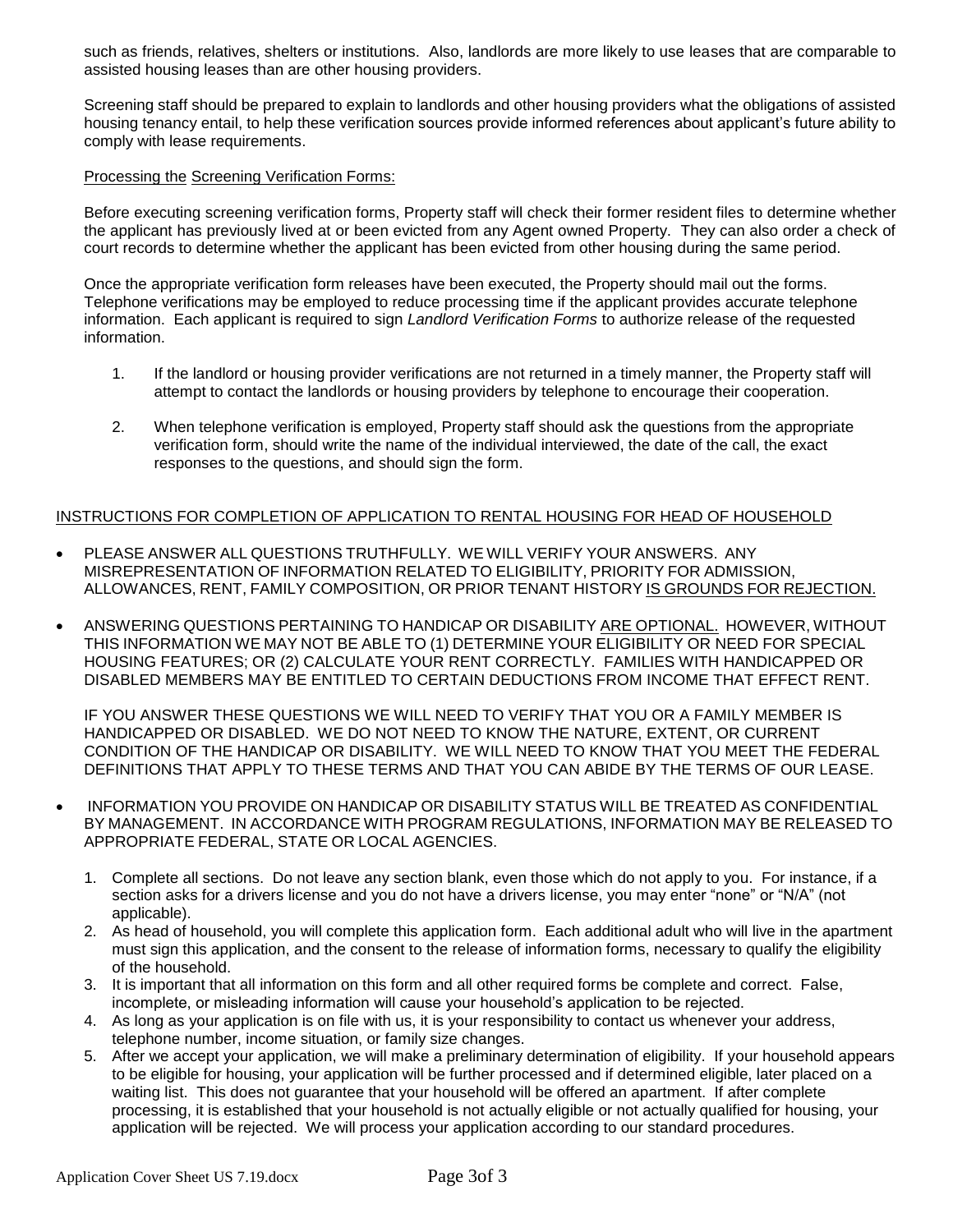Date:

| <b>Property Name:</b>     | Unity Square                                   | Telephone:                | 606-329-2187             |    |  |  |
|---------------------------|------------------------------------------------|---------------------------|--------------------------|----|--|--|
| Address:                  | 506 Ninth St.                                  | Fax:                      | 606-329-2187             |    |  |  |
| Address 2:                | Ashland, KY 41101                              | TTD/TTY:                  | 711 National Voice Relay |    |  |  |
| <b>Property Web Site</b>  | n/a                                            | Email                     | unitysquare@msn.com      |    |  |  |
|                           | (Please return this form to the above address) |                           |                          |    |  |  |
| For Office Use Only:      |                                                |                           |                          |    |  |  |
| Date application received |                                                | Time application received |                          | B٧ |  |  |

**UNIT SIZE/FEATURES:** The owner/agent will take your unit preferences/requirements in to consideration. The owner/agents occupancy standards indicate a minimum of one person per bedroom and maximum of two people per bedroom. Please indicate unit size preferences below. Please indicate any necessary special features below and if selected complete the special needs questionnaire attachment.

| --------                 | --------------                 |
|--------------------------|--------------------------------|
| $\Box$ 1 Efficiency Unit | Mobility Accessible Unit       |
| 1 Bedroom Unit           | $\Box$ Special features: Pleas |
|                          |                                |

### **Unit Size Special Features**

| . JIZE            | Special Features                     |
|-------------------|--------------------------------------|
| 1 Efficiency Unit | Mobility Accessible Unit             |
| 1 Bedroom Unit    | Special features: Please list below: |
|                   |                                      |

**PREFERENCES:** The owner/agent places household in units based on the date and time the completed application is received and the household's eligibility for preference. Please indicate if you qualify for any of the preferences indicated below.

Do you believe you qualify for a preference because you have been displaced by government action or presidentially declared disaster? YES\_\_\_\_\_ NO\_\_\_\_\_ If yes, explain \_\_\_\_\_\_\_

I currently live on this property and am requesting a new unit  $\Box$  Yes  $\Box$  No

| Applicant Name                                                   |                                                                                                                                                                                                                                                                                                                                                 |
|------------------------------------------------------------------|-------------------------------------------------------------------------------------------------------------------------------------------------------------------------------------------------------------------------------------------------------------------------------------------------------------------------------------------------|
| <b>Preferred Name</b>                                            |                                                                                                                                                                                                                                                                                                                                                 |
| How did you hear about us?                                       |                                                                                                                                                                                                                                                                                                                                                 |
| Gender                                                           | Female $\Box$<br>Prefer not to disclose<br>Male                                                                                                                                                                                                                                                                                                 |
| <b>Citizenship Status</b>                                        | <b>United States Citizen</b><br>Eligible Non-Citizen<br>Ineligible Non-Citizen                                                                                                                                                                                                                                                                  |
| What is your relationship<br>to the Head of<br>household?        | Head of Household $\Box$ *Co-head $\Box$ *Spouse $\Box$ Child $\Box$ Other adult<br>Foster adult/child<br>Live-in Aide (live in aides complete a different application and must be approved before move in)<br>None of the Above<br>*You may indicate one co-head or one spouse but not both. You are not required to have a co-head or spouse. |
| <b>Current Address</b>                                           |                                                                                                                                                                                                                                                                                                                                                 |
| Address Line 2                                                   |                                                                                                                                                                                                                                                                                                                                                 |
| City, State, Zip                                                 |                                                                                                                                                                                                                                                                                                                                                 |
| Previous Address (if less<br>than 2 years at current<br>address) |                                                                                                                                                                                                                                                                                                                                                 |

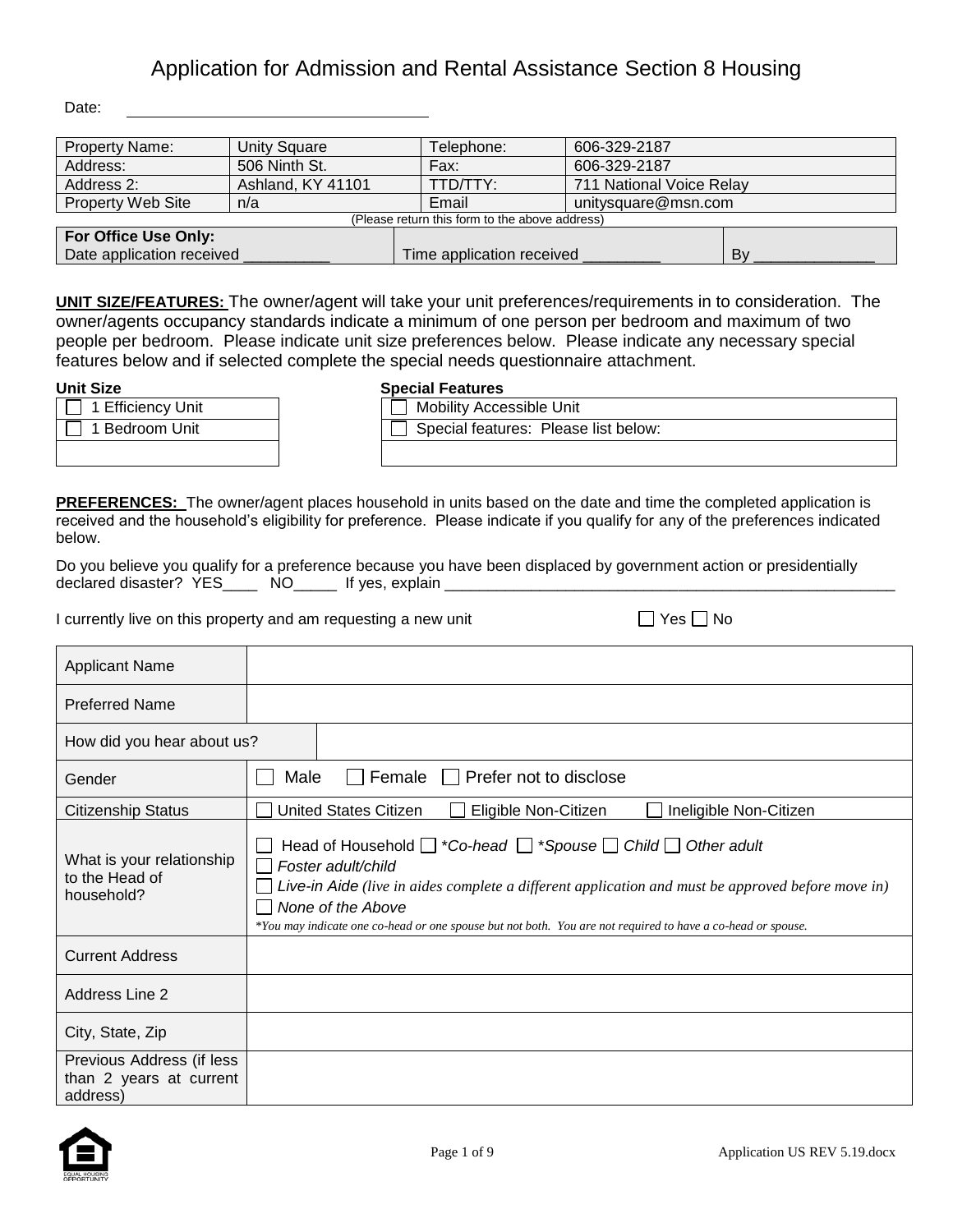| Home Phone                                                                                                                                                                                                                                                                                                                    |  |  |  |                                                                                                                  |  |           |                   |                        |
|-------------------------------------------------------------------------------------------------------------------------------------------------------------------------------------------------------------------------------------------------------------------------------------------------------------------------------|--|--|--|------------------------------------------------------------------------------------------------------------------|--|-----------|-------------------|------------------------|
| <b>Cell Phone</b>                                                                                                                                                                                                                                                                                                             |  |  |  |                                                                                                                  |  |           |                   |                        |
| Email address                                                                                                                                                                                                                                                                                                                 |  |  |  |                                                                                                                  |  |           |                   |                        |
| <b>Work Phone</b>                                                                                                                                                                                                                                                                                                             |  |  |  |                                                                                                                  |  |           |                   |                        |
| Emergency/Alternate Contact Name and<br><b>Phone Number</b>                                                                                                                                                                                                                                                                   |  |  |  |                                                                                                                  |  |           |                   |                        |
| May we contact you at work?                                                                                                                                                                                                                                                                                                   |  |  |  |                                                                                                                  |  |           | $\Box$ Yes        | $\Box$ No              |
| Date of Birth                                                                                                                                                                                                                                                                                                                 |  |  |  |                                                                                                                  |  |           |                   |                        |
| <b>Social Security Number</b>                                                                                                                                                                                                                                                                                                 |  |  |  |                                                                                                                  |  |           |                   |                        |
| If you have no Social Security Number, you claim you are exempt because                                                                                                                                                                                                                                                       |  |  |  | You are an ineligible non-citizen □ You were 62 as of 1/31/10 and receiving HUD housing assistance as of 1/31/10 |  |           |                   |                        |
| Are you currently receiving housing assistance from HUD or a PHA?                                                                                                                                                                                                                                                             |  |  |  |                                                                                                                  |  |           | Yes               | $\Box$ No              |
| Have you ever <i>lived</i> at Hillcrest, Bruce, Gla Low or Unity Square Apartments?                                                                                                                                                                                                                                           |  |  |  |                                                                                                                  |  |           | Yes               | No                     |
| If yes, which complex? ________________; Apt. #_______; Lessee name __________                                                                                                                                                                                                                                                |  |  |  |                                                                                                                  |  |           |                   |                        |
| Have you recently <i>applied</i> for an apartment at Hillcrest, Bruce, Gla Low or Unity Square Apartments?                                                                                                                                                                                                                    |  |  |  |                                                                                                                  |  |           | Yes               | No                     |
| If yes, which complex? ________                                                                                                                                                                                                                                                                                               |  |  |  |                                                                                                                  |  |           |                   |                        |
| Are you a student enrolled in an institute of higher education?                                                                                                                                                                                                                                                               |  |  |  |                                                                                                                  |  |           | Yes               | No                     |
| If yes, name of school:                                                                                                                                                                                                                                                                                                       |  |  |  |                                                                                                                  |  | Full-time |                   | Part-time              |
| Have you ever used a different name from the name listed above?                                                                                                                                                                                                                                                               |  |  |  |                                                                                                                  |  | Yes       | No                |                        |
| If yes, please list names used<br>and dates when used                                                                                                                                                                                                                                                                         |  |  |  |                                                                                                                  |  |           |                   |                        |
| Have you ever been convicted of a crime?                                                                                                                                                                                                                                                                                      |  |  |  |                                                                                                                  |  |           | Yes               | No                     |
| If yes, indicated if the conviction(s) was a felony, misdemeanor or check both boxes if<br>you have been convicted of both.                                                                                                                                                                                                   |  |  |  |                                                                                                                  |  | Felony    |                   | Misdemeanor            |
| Are you or is any member of the household required to register with any state lifetime sex offender or<br>other sex offender registry?                                                                                                                                                                                        |  |  |  |                                                                                                                  |  |           |                   |                        |
| Have you ever been evicted from a federally funded housing program for a lease violation including                                                                                                                                                                                                                            |  |  |  |                                                                                                                  |  |           | Yes<br>$\Box$ Yes | $\Box$ No<br>$\Box$ No |
| drug use or failure to report a crime?                                                                                                                                                                                                                                                                                        |  |  |  |                                                                                                                  |  |           |                   |                        |
| If yes, when                                                                                                                                                                                                                                                                                                                  |  |  |  |                                                                                                                  |  |           |                   |                        |
| Please indicate each state where you have lived: This disclosure is mandatory under HUD rules and criminal screening will be<br>reviewed in each state listed and via national criminal screening/sex offender databases. Failure to provide a complete and accurate<br>list will result in the rejection of the application. |  |  |  |                                                                                                                  |  |           |                   |                        |
| $\Box$ AL $\Box$ AK $\Box$ AZ $\Box$ AR $\Box$ CA $\Box$ CO $\Box$ CT $\Box$ DE $\Box$ FL $\Box$ GA $\Box$ HI $\Box$ ID $\Box$ IL $\Box$ IN $\Box$ IA                                                                                                                                                                         |  |  |  |                                                                                                                  |  |           |                   |                        |
| $\square$ KS $\square$ KY $\square$ LA $\square$ ME $\square$ MD $\square$ MA $\square$ MI $\square$ MN $\square$ MS $\square$ MO $\square$ MT $\square$ NE $\square$ NV $\square$ NH                                                                                                                                         |  |  |  |                                                                                                                  |  |           |                   |                        |
| $\square$ ni $\square$ nm $\square$ ny $\square$ nc $\square$ nd $\square$ oh $\square$ ok $\square$ or $\square$ pa $\square$ ri $\square$ sc $\square$ sd $\square$ tn $\square$ tx $\square$ ut<br>$\Box$ VT $\Box$ VA $\Box$ WA $\Box$ WV $\Box$ WI $\Box$ WY $\Box$ Washington D.C                                       |  |  |  |                                                                                                                  |  |           |                   |                        |



 $\Gamma$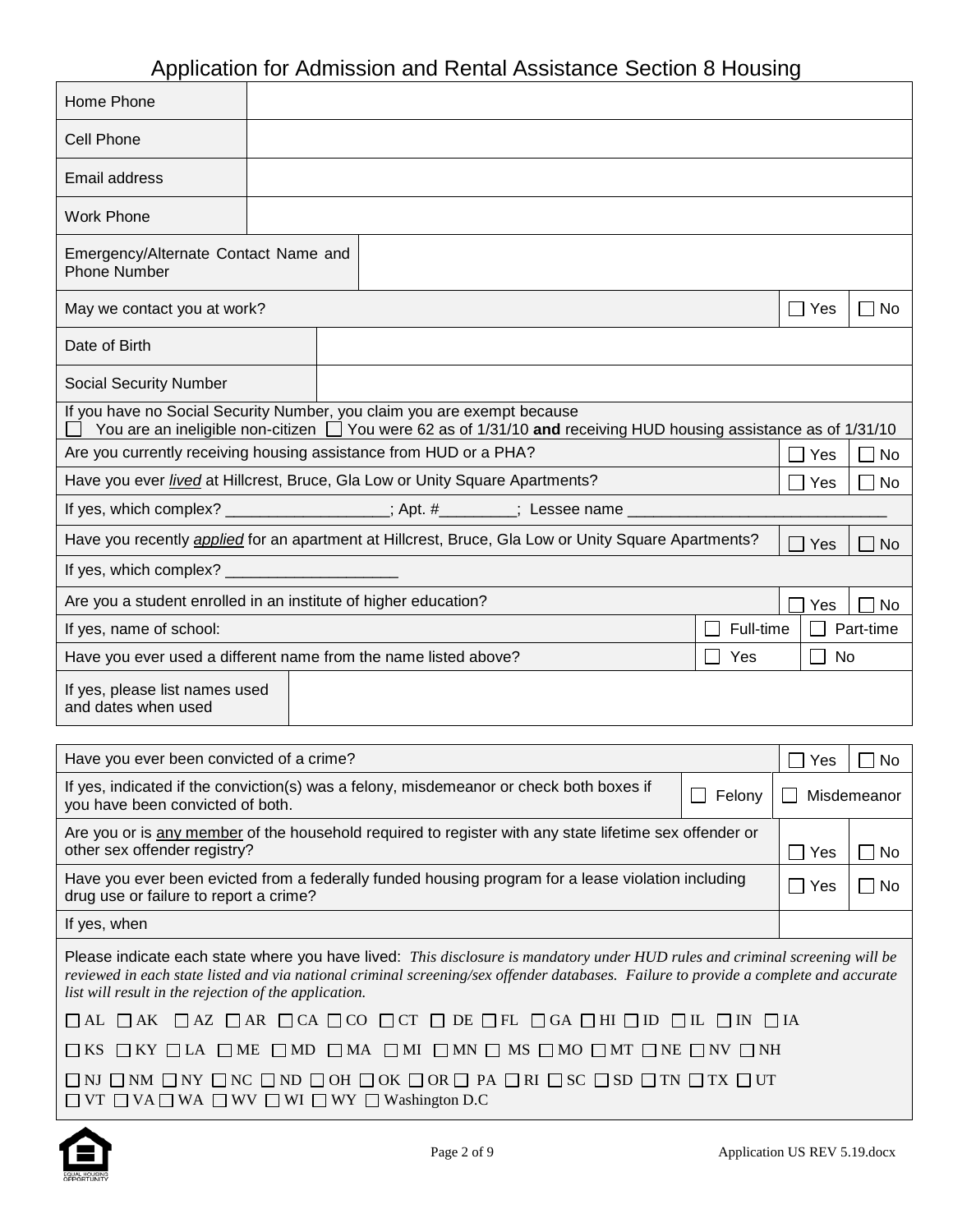#### **HOUSEHOLD COMPOSITION AND CHARACTERISTICS**:

|                                                                                                                                                                                                                                                                                                     | If you are the Head of Household (HOH), please complete this section which provides information about OTHER<br>household members. Make a copy of this page if more than four people will live in the unit. This application must                                                                                                                           |  |     |                    |             |  |  |  |
|-----------------------------------------------------------------------------------------------------------------------------------------------------------------------------------------------------------------------------------------------------------------------------------------------------|------------------------------------------------------------------------------------------------------------------------------------------------------------------------------------------------------------------------------------------------------------------------------------------------------------------------------------------------------------|--|-----|--------------------|-------------|--|--|--|
|                                                                                                                                                                                                                                                                                                     | include information about everyone who will live in the unit. If you are not the HOH, please skip to questions about income and                                                                                                                                                                                                                            |  |     |                    |             |  |  |  |
| assets.                                                                                                                                                                                                                                                                                             | Will anyone else live in the unit with you? (If yes, please complete the following and note that all adults<br>must complete their own application. If no, please skip to the next section.)                                                                                                                                                               |  |     | $\Box$ Yes         | $\sqcap$ No |  |  |  |
|                                                                                                                                                                                                                                                                                                     | Adults<br><b>Minors</b><br>How many people will live in the unit?                                                                                                                                                                                                                                                                                          |  |     |                    |             |  |  |  |
|                                                                                                                                                                                                                                                                                                     |                                                                                                                                                                                                                                                                                                                                                            |  |     |                    |             |  |  |  |
| <b>ADDITIONAL HOUSEHOLD MEMBER'S FULL NAME</b>                                                                                                                                                                                                                                                      |                                                                                                                                                                                                                                                                                                                                                            |  |     |                    |             |  |  |  |
| Name                                                                                                                                                                                                                                                                                                |                                                                                                                                                                                                                                                                                                                                                            |  |     |                    |             |  |  |  |
| What is your relationship<br>to the Head of household?                                                                                                                                                                                                                                              | Head of Household $\Box$ *Co-head $\Box$ *Spouse $\Box$ Child $\Box$ Other adult<br>Foster adult/child $\Box$ Live-in Aide $\Box$ None of the Above<br>(live in aides complete a different application and must be approved before move in)<br>*You may indicate one co-head or one spouse but not both. You are not required to have a co-head or spouse. |  |     |                    |             |  |  |  |
|                                                                                                                                                                                                                                                                                                     | Have you ever used a different name from the name listed above?                                                                                                                                                                                                                                                                                            |  | Yes |                    | No          |  |  |  |
| If yes, please list names used<br>and dates when used                                                                                                                                                                                                                                               |                                                                                                                                                                                                                                                                                                                                                            |  |     |                    |             |  |  |  |
| <b>SSN</b>                                                                                                                                                                                                                                                                                          | Date of Birth                                                                                                                                                                                                                                                                                                                                              |  |     |                    |             |  |  |  |
| Please indicate each state where this person has lived                                                                                                                                                                                                                                              |                                                                                                                                                                                                                                                                                                                                                            |  |     |                    |             |  |  |  |
| $\overline{\phantom{a}}$ AL                                                                                                                                                                                                                                                                         | $\Box$ AK $\Box$ AZ $\Box$ AR $\Box$ CA $\Box$ CO $\Box$ CT $\Box$ DE $\Box$ FL $\Box$ GA $\Box$ HI $\Box$ ID $\Box$ IL $\Box$ IN $\Box$ IA                                                                                                                                                                                                                |  |     |                    |             |  |  |  |
| <b>KS</b>                                                                                                                                                                                                                                                                                           | $\Box$ KY $\Box$ LA $\Box$ ME $\Box$ MD $\Box$ MA $\Box$ MI $\Box$ MN $\Box$ MS $\Box$ MO $\Box$ MT $\Box$ NE $\Box$ NV $\Box$ NH                                                                                                                                                                                                                          |  |     |                    |             |  |  |  |
|                                                                                                                                                                                                                                                                                                     | NJ $\Box$ NM $\Box$ NY $\Box$ NC $\Box$ ND $\Box$ OH $\Box$ OK $\Box$ OR $\Box$ PA $\Box$ RI $\Box$ SC $\Box$ SD $\Box$ TN $\Box$ TX $\Box$ UT                                                                                                                                                                                                             |  |     |                    |             |  |  |  |
|                                                                                                                                                                                                                                                                                                     | VT $\Box$ VA $\Box$ WA $\Box$ WV $\Box$ WI $\Box$ WY $\Box$ Washington D.C.                                                                                                                                                                                                                                                                                |  |     |                    |             |  |  |  |
|                                                                                                                                                                                                                                                                                                     |                                                                                                                                                                                                                                                                                                                                                            |  |     |                    |             |  |  |  |
| <b>ADDITIONAL HOUSEHOLD MEMBER'S FULL NAME</b>                                                                                                                                                                                                                                                      |                                                                                                                                                                                                                                                                                                                                                            |  |     |                    |             |  |  |  |
| Name                                                                                                                                                                                                                                                                                                |                                                                                                                                                                                                                                                                                                                                                            |  |     |                    |             |  |  |  |
| What is your relationship                                                                                                                                                                                                                                                                           | Head of Household $\Box$ *Co-head $\Box$ *Spouse $\Box$ Child $\Box$ Other adult<br>$\Box$                                                                                                                                                                                                                                                                 |  |     |                    |             |  |  |  |
| to the Head of household?<br>Foster adult/child $\Box$ Live-in Aide $\Box$ None of the Above<br>(live in aides complete a different application and must be approved before move in)<br>*You may indicate one co-head or one spouse but not both. You are not required to have a co-head or spouse. |                                                                                                                                                                                                                                                                                                                                                            |  |     |                    |             |  |  |  |
|                                                                                                                                                                                                                                                                                                     | Have you ever used a different name from the name listed above?                                                                                                                                                                                                                                                                                            |  | Yes |                    | No          |  |  |  |
| If yes, please list names used<br>and dates when used                                                                                                                                                                                                                                               |                                                                                                                                                                                                                                                                                                                                                            |  |     |                    |             |  |  |  |
| <b>SSN</b>                                                                                                                                                                                                                                                                                          | Date of Birth                                                                                                                                                                                                                                                                                                                                              |  |     |                    |             |  |  |  |
| Please indicate each state where this person has lived                                                                                                                                                                                                                                              |                                                                                                                                                                                                                                                                                                                                                            |  |     |                    |             |  |  |  |
| $\Box$ AK<br>$\mathsf{AL}$                                                                                                                                                                                                                                                                          | $\Box$ AZ $\Box$ AR $\Box$ CA $\Box$ CO $\Box$ CT $\Box$ DE $\Box$ FL $\Box$ GA $\Box$ HI $\Box$ ID $\Box$ IL $\Box$ IN                                                                                                                                                                                                                                    |  |     | $\vert$ $\vert$ IA |             |  |  |  |
|                                                                                                                                                                                                                                                                                                     | $\Box$ KY $\Box$ LA $\Box$ ME $\Box$ MD $\Box$ MA $\Box$ MI $\Box$ MN $\Box$ MS $\Box$ MO $\Box$ MT $\Box$ NE $\Box$ NV $\Box$ NH                                                                                                                                                                                                                          |  |     |                    |             |  |  |  |
|                                                                                                                                                                                                                                                                                                     | $\Box$ NM $\Box$ NY $\Box$ NC $\Box$ ND $\Box$ OH $\Box$ OK $\Box$ OR $\Box$ PA $\Box$ RI $\Box$ SC $\Box$ SD $\Box$ TN $\Box$ TX $\Box$ UT                                                                                                                                                                                                                |  |     |                    |             |  |  |  |
| $\Box$ VT $\Box$ VA $\Box$ WA $\Box$ WV $\Box$ WI $\Box$ WY $\Box$ Washington D.C.                                                                                                                                                                                                                  |                                                                                                                                                                                                                                                                                                                                                            |  |     |                    |             |  |  |  |

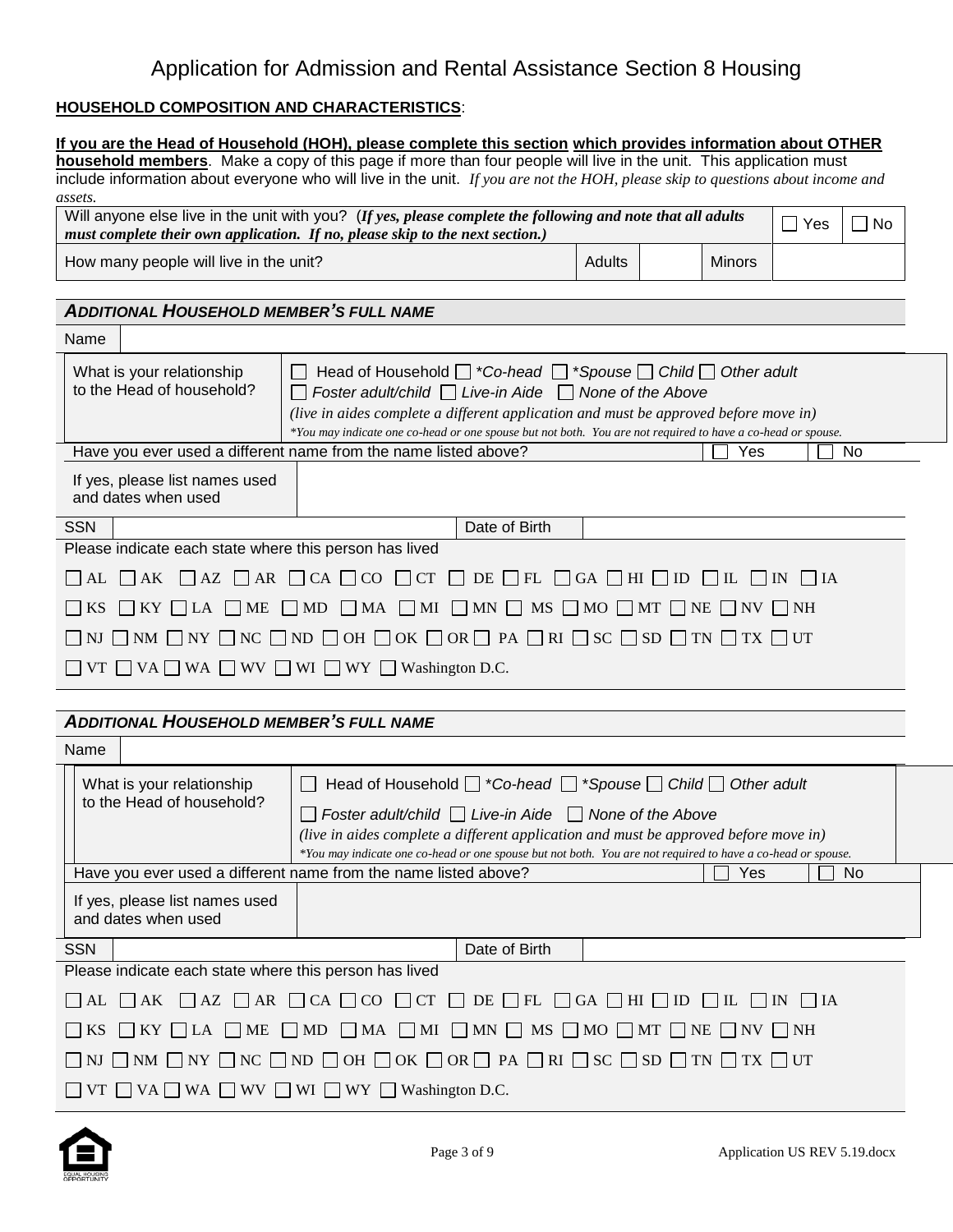# *HOUSEHOLD RENTAL HISTORY:*

| <b>Current Landlord Name</b>                                                                                                                                      |  |     |           |
|-------------------------------------------------------------------------------------------------------------------------------------------------------------------|--|-----|-----------|
| <b>Landlord Address</b>                                                                                                                                           |  |     |           |
| <b>Landlord Address</b>                                                                                                                                           |  |     |           |
| City, State, Zip                                                                                                                                                  |  |     |           |
| Contact Name (if known)                                                                                                                                           |  |     |           |
| <b>Phone Number</b>                                                                                                                                               |  |     |           |
| How long have you lived at this address                                                                                                                           |  |     |           |
| Reason for leaving                                                                                                                                                |  |     |           |
| Were you ever asked to allow or participate in extermination of pests other than regularly<br>scheduled pest control? (Includes roaches, bed bugs, rodents, etc.) |  | Yes | No        |
| Do you currently have any outstanding overdue balances owed to this landlord?                                                                                     |  | Yes | <b>No</b> |
| Have you given this landlord notice that you will be moving?                                                                                                      |  |     | No.       |
| Have you been evicted or is this landlord attempting to evict you or another person living with you?                                                              |  |     | No        |
| Have you ever been asked to sign a repayment agreement to return money to HUD?                                                                                    |  | Yes | No        |

| Previous Landlord #1                                                                                                                                              |               |              |
|-------------------------------------------------------------------------------------------------------------------------------------------------------------------|---------------|--------------|
| Address                                                                                                                                                           |               |              |
| Address                                                                                                                                                           |               |              |
| City, State, Zip                                                                                                                                                  |               |              |
| Contact Name (if known)                                                                                                                                           |               |              |
| <b>Phone Number</b>                                                                                                                                               |               |              |
| How long did you live at this address                                                                                                                             |               |              |
| Reason for leaving                                                                                                                                                |               |              |
| Were you or any member of your household evicted from this property?                                                                                              | Yes           | No.          |
| Were you ever asked to allow or participate in extermination of pests other than regularly<br>scheduled pest control? (Includes roaches, bed bugs, rodents, etc.) | Yes<br>$\sim$ | No<br>$\Box$ |
| Did you owe the previous landlord any money when you left or do you currently have any<br>outstanding balances owed to this landlord?                             | Yes           | <b>No</b>    |
| Have you ever been asked, by this landlord, to sign a repayment agreement to return money to<br>HUD?                                                              | Yes           | No           |

| Previous Landlord #2                  |  |
|---------------------------------------|--|
| Address                               |  |
| Address                               |  |
| City, State, Zip                      |  |
| Contact Name (if known)               |  |
| <b>Phone Number</b>                   |  |
| How long did you live at this address |  |

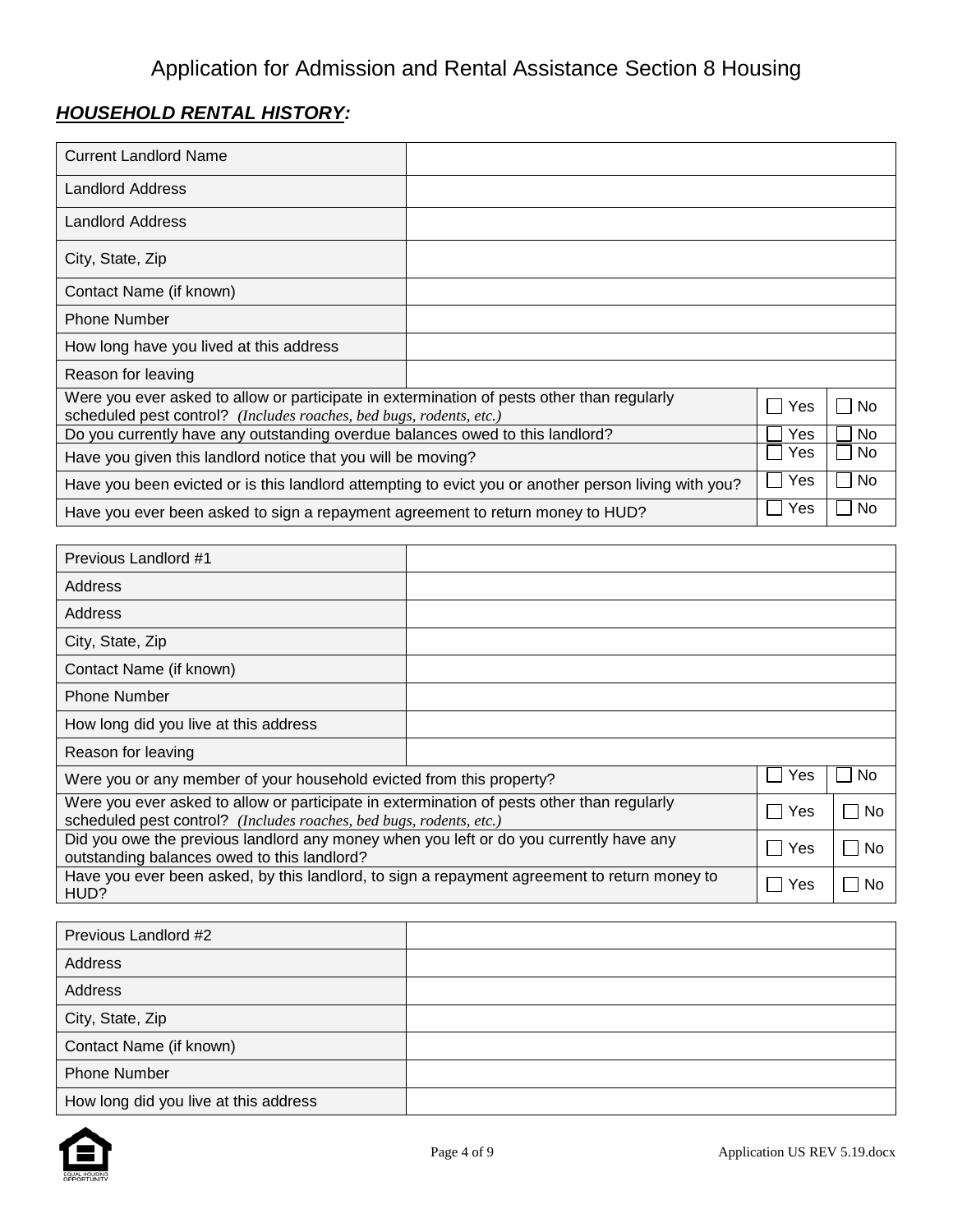| Reason for leaving                                                                                                                                                |     |     |      |
|-------------------------------------------------------------------------------------------------------------------------------------------------------------------|-----|-----|------|
| Were you or any member of your household evicted from this property?                                                                                              | Yes | No  |      |
| Were you ever asked to allow or participate in extermination of pests other than regularly<br>scheduled pest control? (Includes roaches, bed bugs, rodents, etc.) |     | Yes | ∣ No |
| Did you owe the previous landlord any money when you left or do you currently have any<br>outstanding balances owed to this landlord?                             |     | Yes | No   |
| Have you ever been asked, by this landlord, to sign a repayment agreement to return money to<br>HUD?                                                              |     | Yes | No.  |

#### **INCOME INFORMATION: In order to determine eligibility and to ensure that your family receives the correct assistance, please provide the following information:**

| <b>ARE YOU EMPLOYED?</b> |                                                                             |                  | $\overline{\phantom{a}}$<br>Yes | <b>No</b> |
|--------------------------|-----------------------------------------------------------------------------|------------------|---------------------------------|-----------|
|                          | If yes, please provide the name and address of your present employer below. |                  |                                 |           |
| Employer #1              |                                                                             |                  |                                 |           |
| Address                  |                                                                             |                  |                                 |           |
| Address 2                |                                                                             |                  |                                 |           |
| City, State, Zip         |                                                                             |                  |                                 |           |
| Phone                    |                                                                             |                  |                                 |           |
|                          | How much employment income do you receive?                                  | \$<br>How often? |                                 |           |

| DO YOU OR ANOTHER ADULT HOUSEHOLD MEMBER HAVE ANY ADDITIONAL EMPLOYMENT? | Yes<br>$\blacksquare$                      | $\Box$ No        |  |  |
|--------------------------------------------------------------------------|--------------------------------------------|------------------|--|--|
| <b>Household Member Name:</b>                                            |                                            |                  |  |  |
| Employer #2                                                              |                                            |                  |  |  |
| Address                                                                  |                                            |                  |  |  |
| Address 2                                                                |                                            |                  |  |  |
| City, State, Zip                                                         |                                            |                  |  |  |
| Phone                                                                    |                                            |                  |  |  |
|                                                                          | How much employment income do you receive? | \$<br>How often? |  |  |

| Does the household currently have more employers than listed above? $\Box$ Yes $\Box$ No |  |
|------------------------------------------------------------------------------------------|--|
| If yes, please provide additional employment information on a separate sheet.            |  |

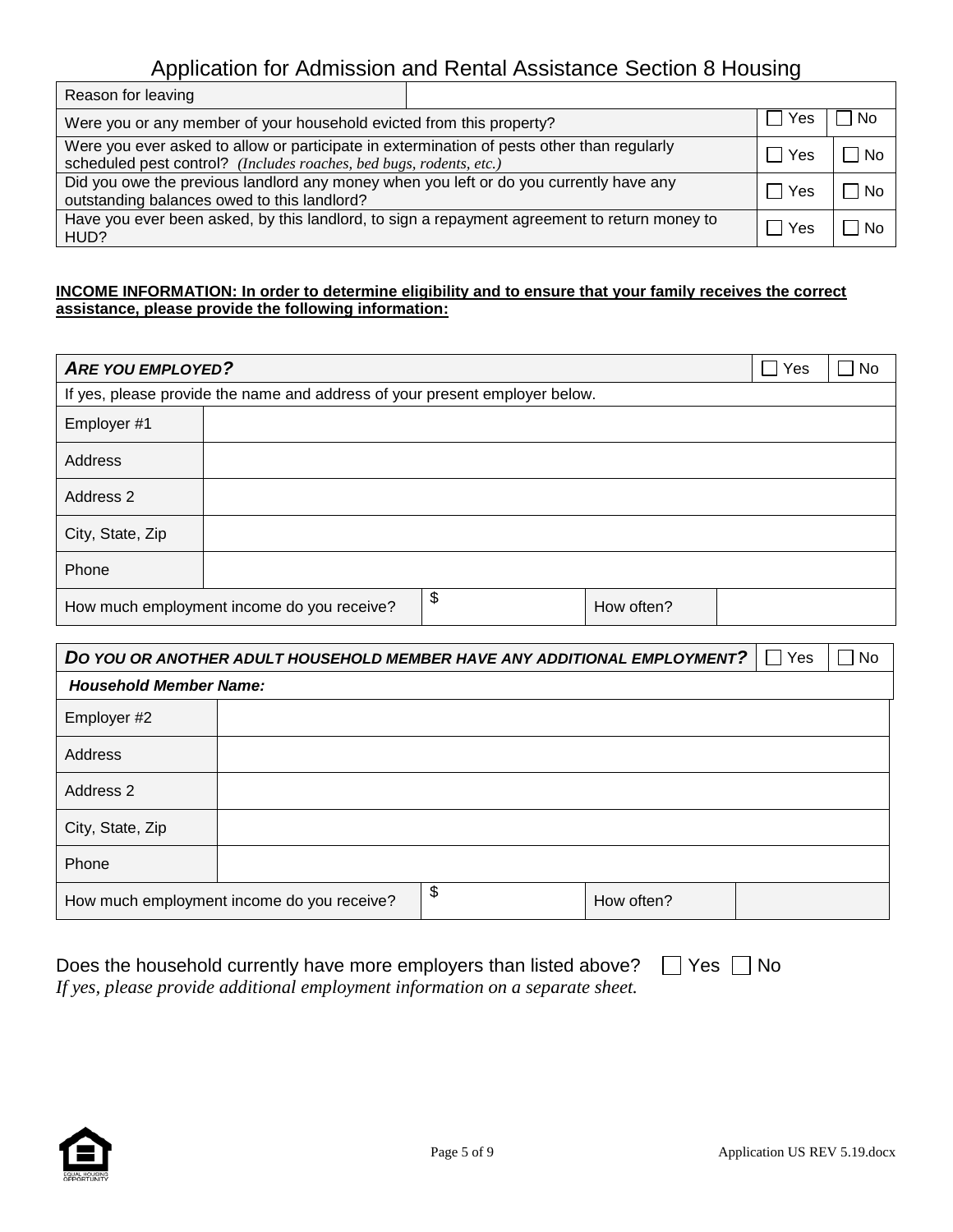# *THE OWNER/AGENT WILL NOT PROCESS THE APPLICATION IF THESE FIELDS ARE NOT COMPLETE.*

| PLEASE WRITE IN 0.00, NA OR NONE IF YOU WILL RECEIVE NO INCOME FROM THESE SOURCES.   |       |                       |                               |                          |              |
|--------------------------------------------------------------------------------------|-------|-----------------------|-------------------------------|--------------------------|--------------|
| HOW MUCH DO YOU RECEIVE MONTHLY?                                                     |       |                       |                               |                          |              |
| <b>Monthly Social Security?</b>                                                      | Check | <b>Direct Deposit</b> | Pre-paid Debit<br>Card        | \$                       |              |
| Monthly SSI?                                                                         | Check | <b>Direct Deposit</b> | Pre-paid Debit<br>Card        | \$                       |              |
| <b>Monthly Retirement Benefits?</b>                                                  | Check | <b>Direct Deposit</b> | Pre-paid Debit<br>Card        | \$                       |              |
| Monthly VA Benefits?                                                                 | Check | <b>Direct Deposit</b> | Pre-paid Debit<br>Card        | \$                       |              |
| <b>Monthly Unemployment Benefits?</b>                                                | Check | <b>Direct Deposit</b> | $\Box$ Pre-paid Debit<br>Card | \$                       |              |
| Monthly Public Assistance?                                                           | Check | <b>Direct Deposit</b> | Pre-paid Debit<br>Card        | \$                       |              |
| <b>Child Support?</b>                                                                | Check | <b>Direct Deposit</b> | Pre-paid Debit<br>Card        | $\overline{\mathcal{S}}$ |              |
| Are you entitled to Alimony?                                                         |       |                       |                               | $\Box$ Yes               | No<br>$\Box$ |
| <b>Monthly Alimony Amount</b>                                                        |       |                       |                               | \$                       |              |
| Income from a pension or annuity or other asset?                                     |       |                       | \$                            |                          |              |
| Regular contributions from organizations or from individuals not living in the unit? |       |                       |                               | \$                       |              |
| Periodic Payments from Long-Term Care Insurance, Disability or Death Benefits?       |       | \$                    |                               |                          |              |
| Contributions from family for rent, child care or other bills.                       |       |                       |                               | \$                       |              |
| Any lump sum amounts from delay of payments for SSI or VA Disability                 |       |                       |                               | \$                       |              |
| Do you receive financial aid for education assistance?                               |       |                       |                               | $\Box$ Yes               | No<br>r i    |
| Annual amount of education assistance.                                               |       |                       |                               | \$                       |              |
| Other?                                                                               |       |                       |                               | $\underline{\$}$         |              |
| Other?                                                                               |       |                       |                               | $\underline{\$}$         |              |
| Other?                                                                               |       |                       |                               | $\boldsymbol{\hat{z}}$   |              |



 $\mathbf{r}$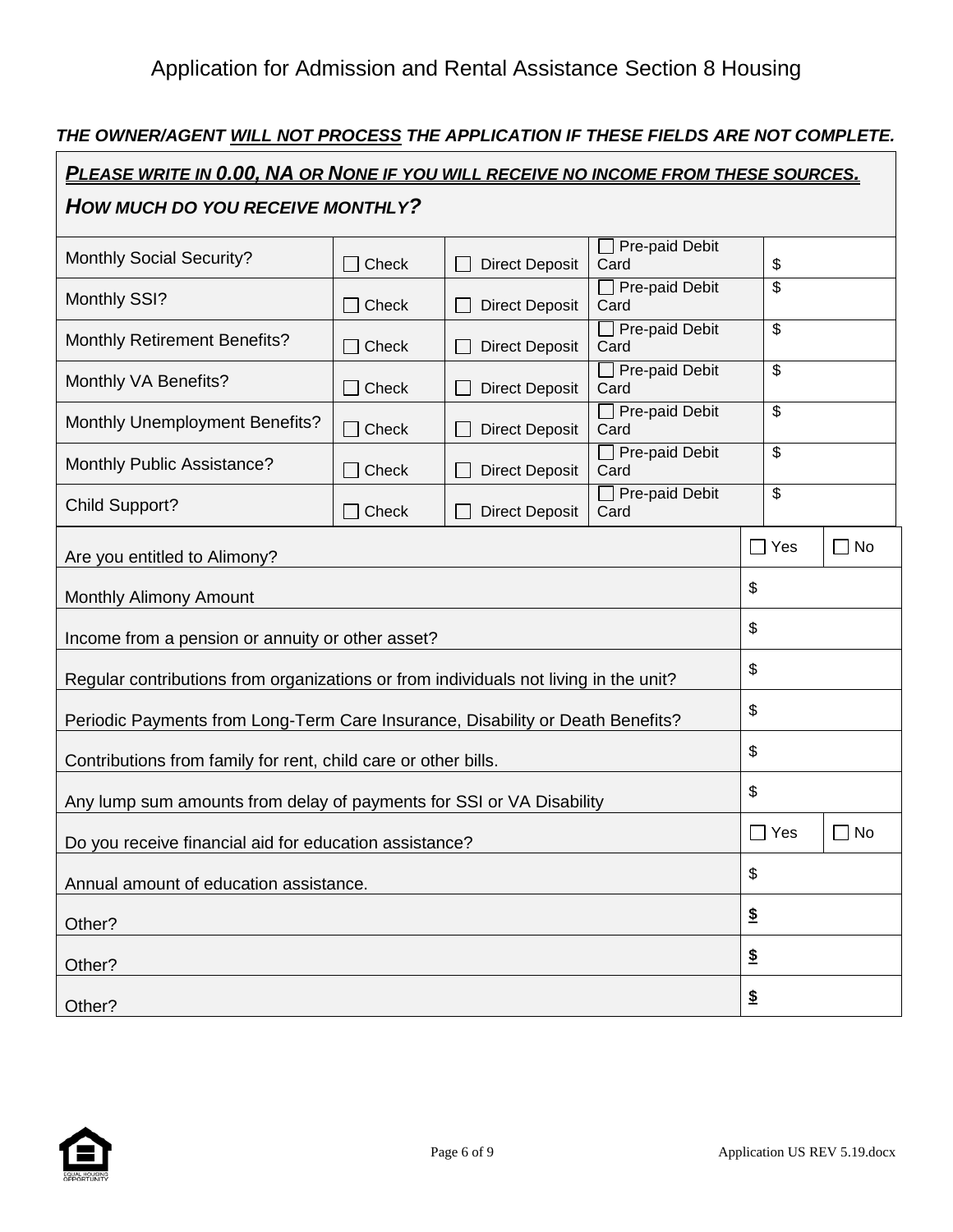**Child Care:** HUD allows you to deduct a certain amount of child care expense to allow a resident living in the unit to work, look for work or to go to school. Please indicate any child care expense for any child who is 12 years of age or younger. Expenses for children 13 or older are not allowed as part of the deduction unless the child is disabled and such expense is necessary to allow an adult household member to work. See Disability Assistance Expense below.

| Do you pay for Child Care for a minor 12 years of age or younger?          | ∣ Yes<br>No    |
|----------------------------------------------------------------------------|----------------|
| Enables someone to: $\Box$ Work $\Box$ Seek employment $\Box$ Go to school | $\mathfrak{S}$ |
| Enables someone to: $\Box$ Work $\Box$ Seek employment $\Box$ Go to school | $\mathfrak{S}$ |
| Enables someone to: $\Box$ Work $\Box$ Seek employment $\Box$ Go to school | \$             |

**Disability Assistance Expense:** Families are entitled to a deduction for unreimbursed, anticipated costs for attendant care and "auxiliary apparatus" for each family member who is a person with disabilities, to the extent these expenses are reasonable and necessary to enable any adult to be employed. The deduction may not exceed the earned income received by the family member or members who are enabled to work by the attendant care or auxiliary apparatus.

| Do you pay for care or expenses for a disabled family member that allows any adult family<br>member to work?                                                                      |  | l Yes | – I No |
|-----------------------------------------------------------------------------------------------------------------------------------------------------------------------------------|--|-------|--------|
| <b>Monthly Amount</b>                                                                                                                                                             |  |       |        |
| Name of Family Member who can work as a result of such an expense.                                                                                                                |  |       |        |
| Do you pay for equipment that allows any adult family member to work? e.g. costs to equip a<br>vehicle to make it accessible in order to allow a disabled member to drive to work |  | ∣ Yes | – I No |
| <b>Monthly Amount</b>                                                                                                                                                             |  |       |        |
| Name of Family Member who can work as a result of such an expense.                                                                                                                |  |       |        |

**Medical Expenses:** Households in which the **head-of-household, co-head of household or spouse are disabled or at least 62 years old** qualify for deductions based on out-of-pocket medical expenses. Please let us know if you or any members of your household have out-of-pocket expenses for the following:

| Health Insurance - 1- annual premium     |  |
|------------------------------------------|--|
| Health Insurance - 1 - annual deductible |  |

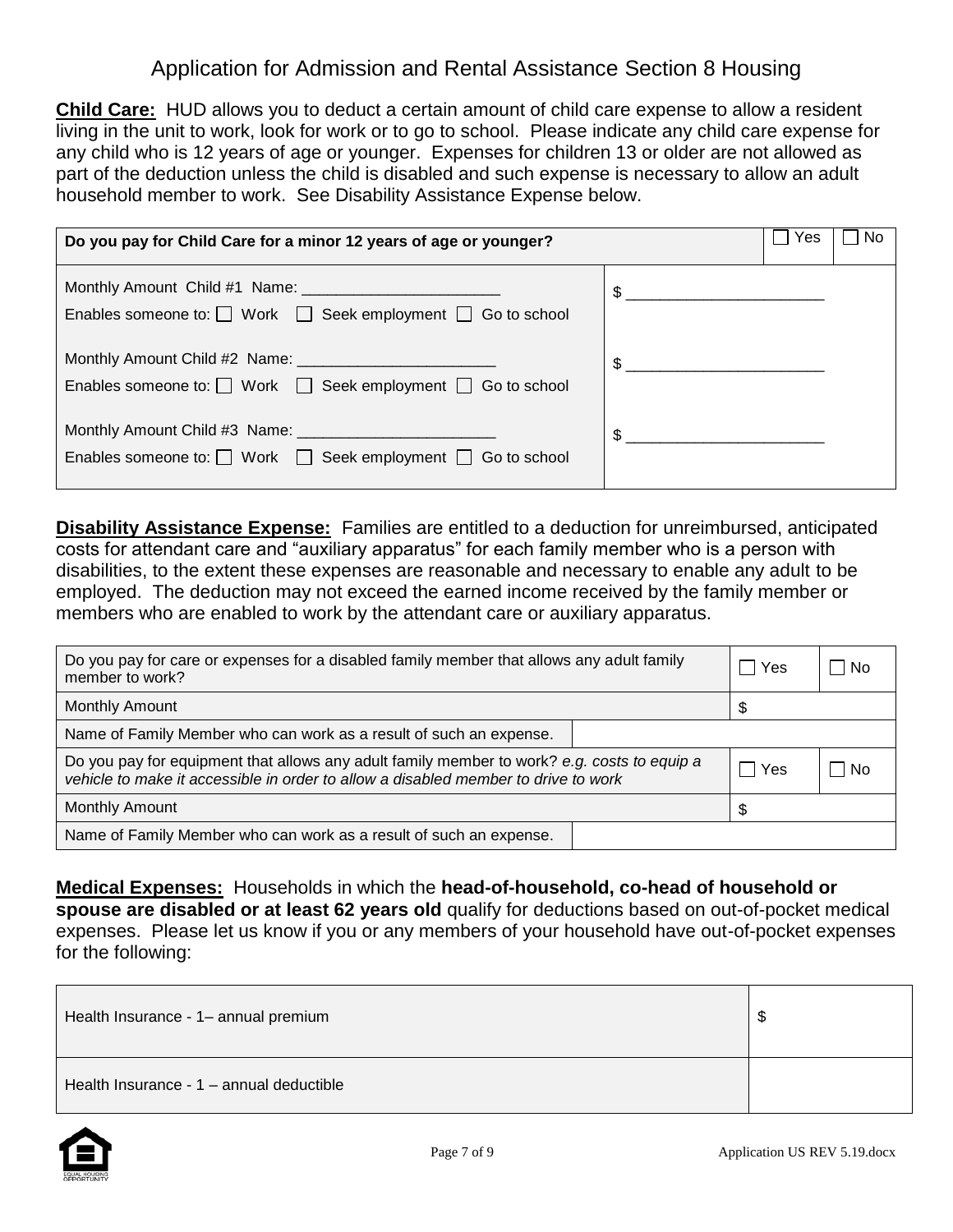| Health Insurance - 2 - annual premium                                                              | \$                    |           |
|----------------------------------------------------------------------------------------------------|-----------------------|-----------|
|                                                                                                    |                       |           |
| Health Insurance - 2 - annual deductible                                                           | \$                    |           |
| Dr. visit/medical treatments - annual out-of-pocket expense                                        | \$                    |           |
| Prescription Drugs - annual out-of-pocket expense                                                  | \$                    |           |
| Do you have an HMO, a medical plan, or health insurance policy, which pays all or part of the cost | $\Box$ Yes            | <b>No</b> |
| of your medications?                                                                               |                       |           |
| If yes, please give the name of the HMO, plan, or insurance company.                               |                       |           |
|                                                                                                    |                       |           |
|                                                                                                    |                       |           |
|                                                                                                    |                       |           |
|                                                                                                    |                       |           |
|                                                                                                    |                       |           |
| If you must pay for the medicines yourself, are you later reimbursed all or part of the cost?      | Yes<br>$\blacksquare$ | No        |
| If yes, who reimburses you?                                                                        |                       |           |
|                                                                                                    |                       |           |
|                                                                                                    |                       |           |

| Over-the-counter medical expenses to treat a specific medical condition - annual out-of-pocket<br>expense (i.e. aspirin to treat a heart condition or calcium supplements to treat osteoporosis) | \$ |
|--------------------------------------------------------------------------------------------------------------------------------------------------------------------------------------------------|----|
| Personal use items annual out-of-pocket expense (i.e. glasses, incontinent supplies, hearing aids)                                                                                               | \$ |
| Mileage to and from medical appointments                                                                                                                                                         | \$ |
| Other                                                                                                                                                                                            | \$ |
| Other                                                                                                                                                                                            | \$ |
| Other                                                                                                                                                                                            | \$ |
| Are there any other medical expenses, which you pay, that we should consider when calculating your rent?                                                                                         |    |
| Other?<br>\$                                                                                                                                                                                     |    |
| Other?<br>\$                                                                                                                                                                                     |    |
| \$<br>Other?                                                                                                                                                                                     |    |
| Other?                                                                                                                                                                                           | \$ |